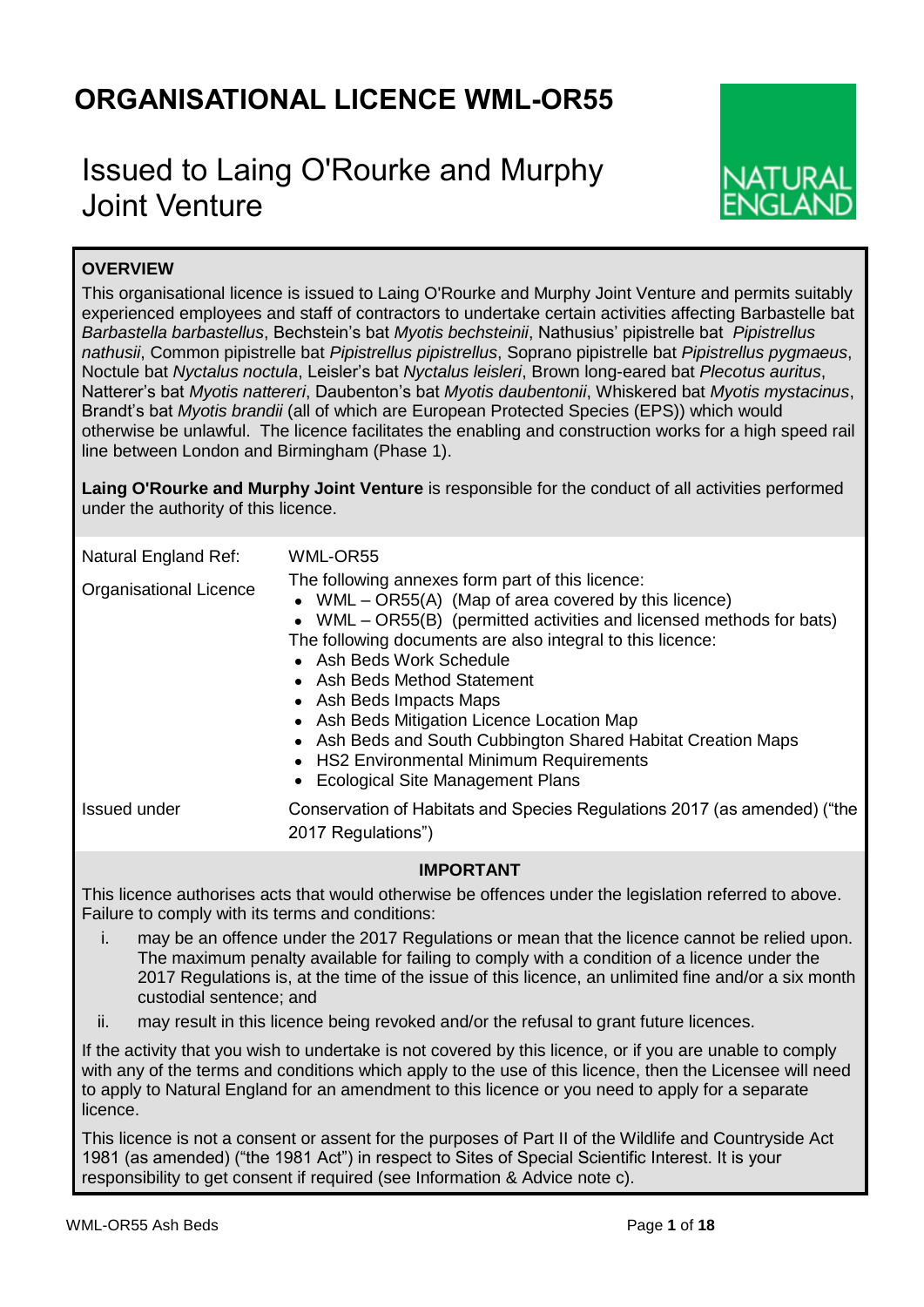Under the Conservation of Habitats and Species Regulations 2017 Natural England has granted this licence to affect Barbastelle bat *Barbastella barbastellus*, Bechstein's bat *Myotis bechsteinii*, Nathusius' pipistrelle bat *Pipistrellus nathusii*, Common pipistrelle bat *Pipistrellus pipistrellus*, Soprano pipistrelle bat *Pipistrellus pygmaeus*, Noctule bat *Nyctalus noctula*, Leisler's bat *Nyctalus leisleri*, Brown long-eared bat *Plecotus auritus*, Natterer's bat *Myotis nattereri*, Daubenton's bat *Myotis daubentonii*, Whiskered bat *Myotis mystacinus*, Brandt's bat *Myotis brandii* for the purpose of:

**Imperative reasons of overriding public interest including those of a social or economic nature and beneficial consequences of primary importance for the environment, under regulation 55(2)(e) of the 2017 Regulations, being satisfied that as regards the purpose specified in this licence that there is no satisfactory alternative and that the actions authorised will not be detrimental to the maintenance of the populations of the species concerned at a favourable conservation status in their natural range.**

to: **Laing O'Rourke and Murphy Joint Venture** (hereafter referred to as the "**Licensee**") of Sixth Floor, Cornerblock, Two Cornwall Street, Birmingham, West Midlands, B3 2DX

**To:** Carry out the activities detailed in

• Annex WML –  $OR55(B)$ 

**Between the dates of:** 26 May 2020 and 31st December 2030

**Project Description:** Licensed activities associated with enabling and construction works for a high speed rail line between London and Birmingham (Phase 1).

**At:** The Licensed Area as shown hatched in orange on the map in Annex WML– OR55(A).

This licence is granted subject to the Licensee, including its servants and named agents, adhering to:

- the licence terms and conditions specified below and in the Annexes to this licence: and
- the Ash Beds Method Statement, the Ash Beds Work Schedule, the Ash Beds Bats Impacts Map, the Ash Beds and South Cubbington Shared Bat Compensation Maps, and the HS2 Environmental Minimum Requirements.

Terms and requirements that express conditionality are conditions of this licence whether so called or not.

The headings used in this licence and its Annexes are for convenience only and shall have no effect upon the interpretation of this licence or its conditions.

| Accredited Agent(s)     | A suitably trained and experienced person who has been appointed by the<br>Named Ecologist (in accordance with Condition 3) and who is able to carry<br>out work under this licence without the personal supervision of the Named<br>Ecologist.     |
|-------------------------|-----------------------------------------------------------------------------------------------------------------------------------------------------------------------------------------------------------------------------------------------------|
| <b>Appointed Person</b> | An employee of the Licensee who is nominated to act as a single point of<br>contact for Natural England with regard to this licence and is responsible<br>for overseeing use of the licence, including record keeping, reporting and<br>compliance. |
| Assistant(s)            | A person assisting a Named Ecologist or Accredited Agent who has been<br>appointed by the Named Ecologist (in accordance with Condition 3) and<br>who is only authorised to act under this licence whilst they are under the                        |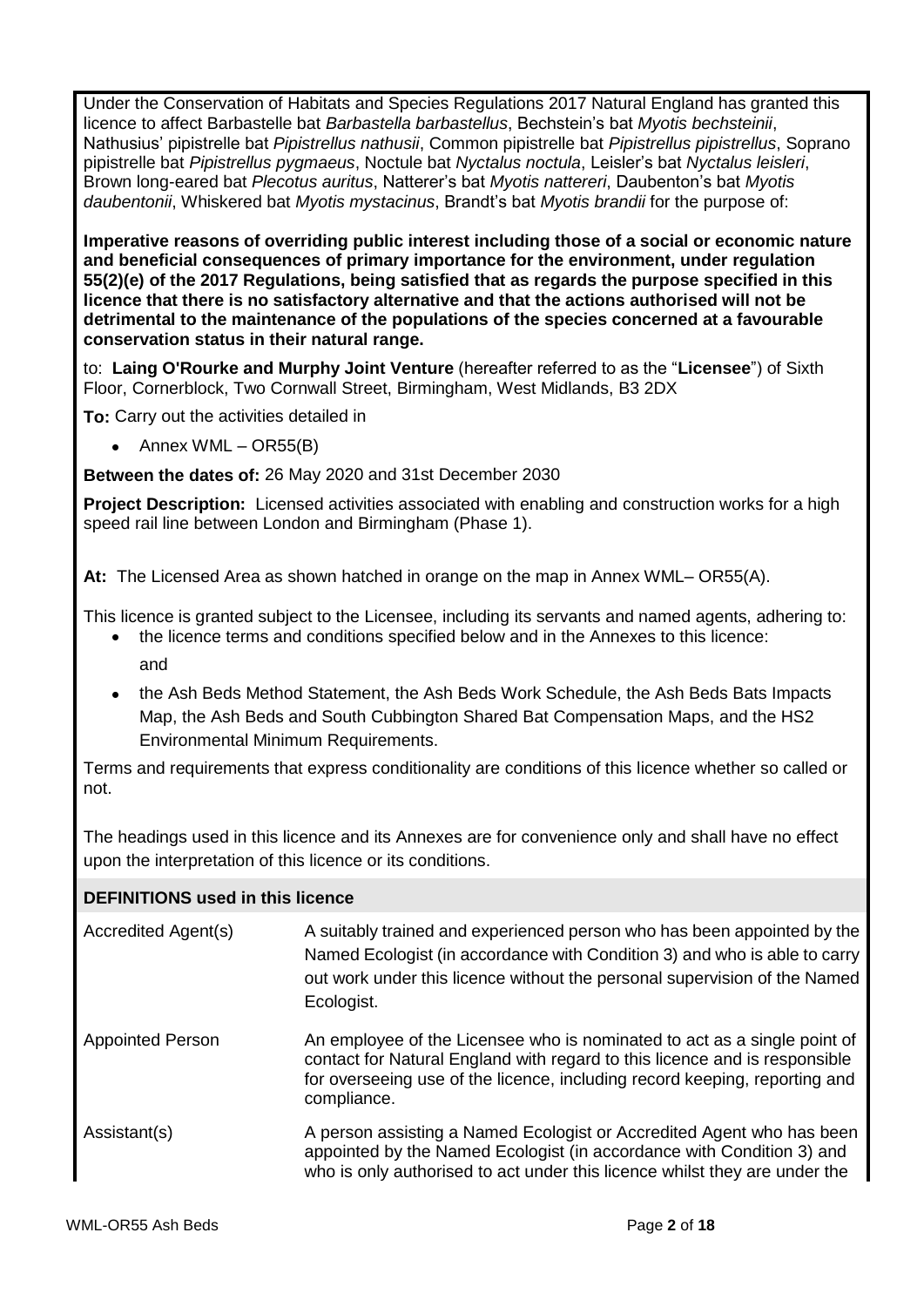|                                                                         | direct supervision of the Named Ecologist or an Accredited Agent.                                                                                                                                                                                                                                                                                                                             |
|-------------------------------------------------------------------------|-----------------------------------------------------------------------------------------------------------------------------------------------------------------------------------------------------------------------------------------------------------------------------------------------------------------------------------------------------------------------------------------------|
| <b>HS2 Environmental</b><br>Minimum Requirements                        | The environmental minimum requirements set out the government's high<br>level environmental and sustainability commitments that accompany the<br>High Speed Rail (London - West Midlands) Act 2017.                                                                                                                                                                                           |
| <b>Ecological Site</b><br>Management Plans<br>(ESMPs)                   | HS2 Ltd Contractors are required to produce ESMPs for habitat creation<br>areas, designated sites and ancient woodlands, as prescribed by<br>paragraph 4.8.3 of the Environmental Minimum Requirements (EMRs).<br>These plans set out the site-specific control measures for HS2<br>contractors working within local authorities along the Phase One route.                                   |
| <b>Licensed Area</b>                                                    | The area covered by this licence including Ash Beds extending between<br>SP35976 66636 - West; SP 36768 66601 - East; SP36326654 - centroid<br>as shown hatched in orange on the map in Annex WML-OR55(A).                                                                                                                                                                                    |
| Named Ecologist                                                         | Ian Davidson-Watts (NE Customer Number C136201), being a<br>professional ecological consultant who has satisfied Natural England that<br>he has the relevant skills, knowledge and experience of the species<br>concerned (or such other person as approved in writing by Natural<br>England) and who is authorised by the Licensee to act on its behalf for<br>the purposes of this licence. |
| Ash Beds Bat Impacts<br>Maps                                            | The two impact maps, given reference numbers Figure Da and Figure<br>Db, of the Licenced Area submitted to Natural England on 30 March 2020<br>and the 12 May 2020, or the latest revised version that has been<br>submitted by the Licensee and approved in writing by Natural England.                                                                                                      |
| <b>Bat Mitigation Licence</b><br><b>Location Map</b>                    | The map, given reference number C5a, of the Licenced Area submitted<br>to Natural England on 07 April 2020, or the latest revised version that has<br>been submitted by the Licensee and approved in writing by Natural<br>England.                                                                                                                                                           |
| Ash Beds Bat Habitat<br><b>Creation Map</b>                             | The habitat creations map, given reference numbers Figure E3a of the<br>Licenced Area submitted to Natural England on 17 April 2020, or the<br>latest revised version that has been submitted by the Licensee and<br>approved in writing by Natural England.                                                                                                                                  |
| Ash Beds - South<br>Cubbington<br><b>Shared Habitat Creation</b><br>Map | The shared habitat creation map, given reference numbers Figure E3b of<br>the South Cubbington Licenced Area submitted to Natural England on 17<br>April 2020, or the latest revised version that has been submitted by the<br>Licensee and approved in writing by Natural England.                                                                                                           |
| Ash Beds Method<br><b>Statement</b>                                     | The method statement for bats at the Licensed Area, submitted to<br>Natural England using template WML-A13.3, on 12 May 2020, or the<br>latest revised version that has been submitted by the Licensee and<br>approved in writing by Natural England.                                                                                                                                         |
| Ash Beds Work Schedule                                                  | The schedule of works at the Licensed Area, submitted to Natural<br>England using template WML-A13a-E5a&b, 20th May 2020 or the latest<br>revised version that has been submitted by the Licensee and approved in<br>writing by Natural England.                                                                                                                                              |

References to specific sections, figures or other parts of a document apply to the relevant section, figure or part in the revised and approved version unless otherwise stated.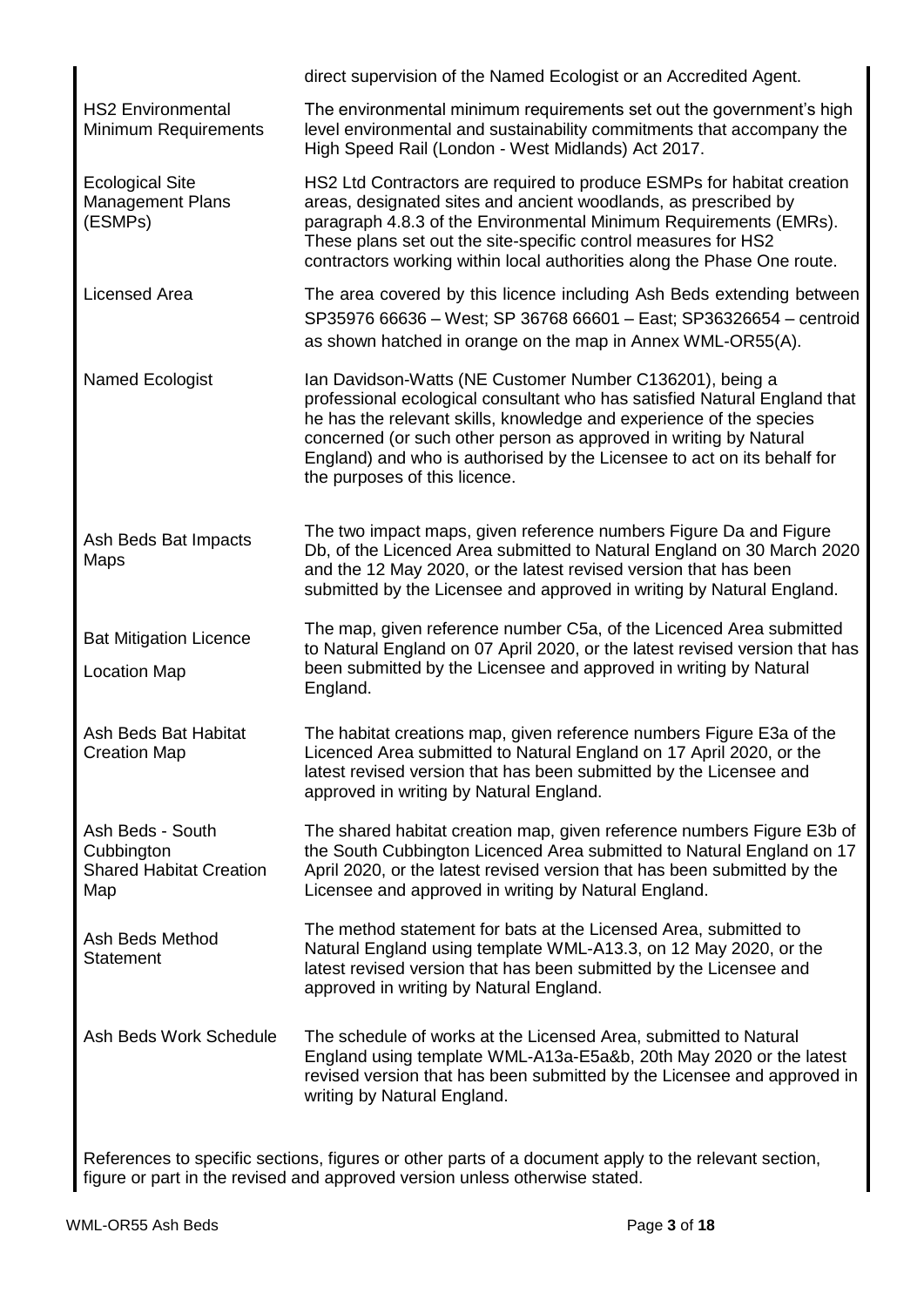## **LICENCE CONDITIONS**

1. This licence includes Annex WML-OR55(A) and Annex WML-OR55(B), which contain additional terms and conditions of use.

## **People authorised to use this licence**

- 2. Licensed activities may only be carried out under this licence by:
	- a) the Named Ecologist;
	- b) Accredited Agents; and
	- c) Assistants.
- 3. An Accredited Agent or Assistant must carry a signed copy of the authorisation letter from the Named Ecologist, appointing them by name for the purpose of this licence, while carrying out licensed activities in the Licensed Area and must produce this authorisation letter to any police or Natural England officer on request.

## **Working under this licence**

- 4. The Licensee has primary responsibility for ensuring that all activities carried out in the Licensed Area comply with the terms and conditions of the licence.
- 5. Before commencing activities under this licence, the Licensee shall nominate an Appointed Person whose details will be provided to Natural England in writing to oversee use of this licence. The Licensee shall promptly update Natural England in writing of a replacement Appointed Person if that person changes.
- 6. The Named Ecologist is responsible for undertaking and/or overseeing the work undertaken in respect of the licensed species. The Named Ecologist is responsible for checking the suitability and competence of any Accredited Agents or Assistants employed in the Licensed Area to undertake the required duties.
- 7. The Licensee and all persons acting under this licence must comply with:
	- a) the terms and conditions of this licence and its Annexes WML OR55(A) and WML OR55(B); and
	- b) the Ash Beds Method Statement, Bat Mitigation Licence, Ash Beds Location Map, the Ash Beds Work Schedule, the Ash Beds Bat Impacts Map and the Ash Beds and South Cubbington shared Bat Compensation Maps; and
	- c) HS2 Environmental Minimum Requirements.
- 8. If there are conflicts or inconsistencies between commitments in the documents in condition 7(b) and the terms and conditions of this licence and its annexes, the licence and annexes will prevail. Any other conflicts or inconsistencies between the documents in condition 7(b) will be interpreted on a precautionary basis to ensure the protection of bats.
- 9. While engaged in licensed activities, the Licensee shall make a copy of the licence and its Annexes available for inspection on each site in the Licensed Area where the activities are taking place and shall produce it on demand to any constable or an officer of Natural England.
- 10. All reasonable precautions must be taken to ensure that unnecessary suffering and harm to the species covered by this licence is avoided.

## **Where the licence may be used**

11. This licence may only be used within the Licensed Area and for the activities specified in Annex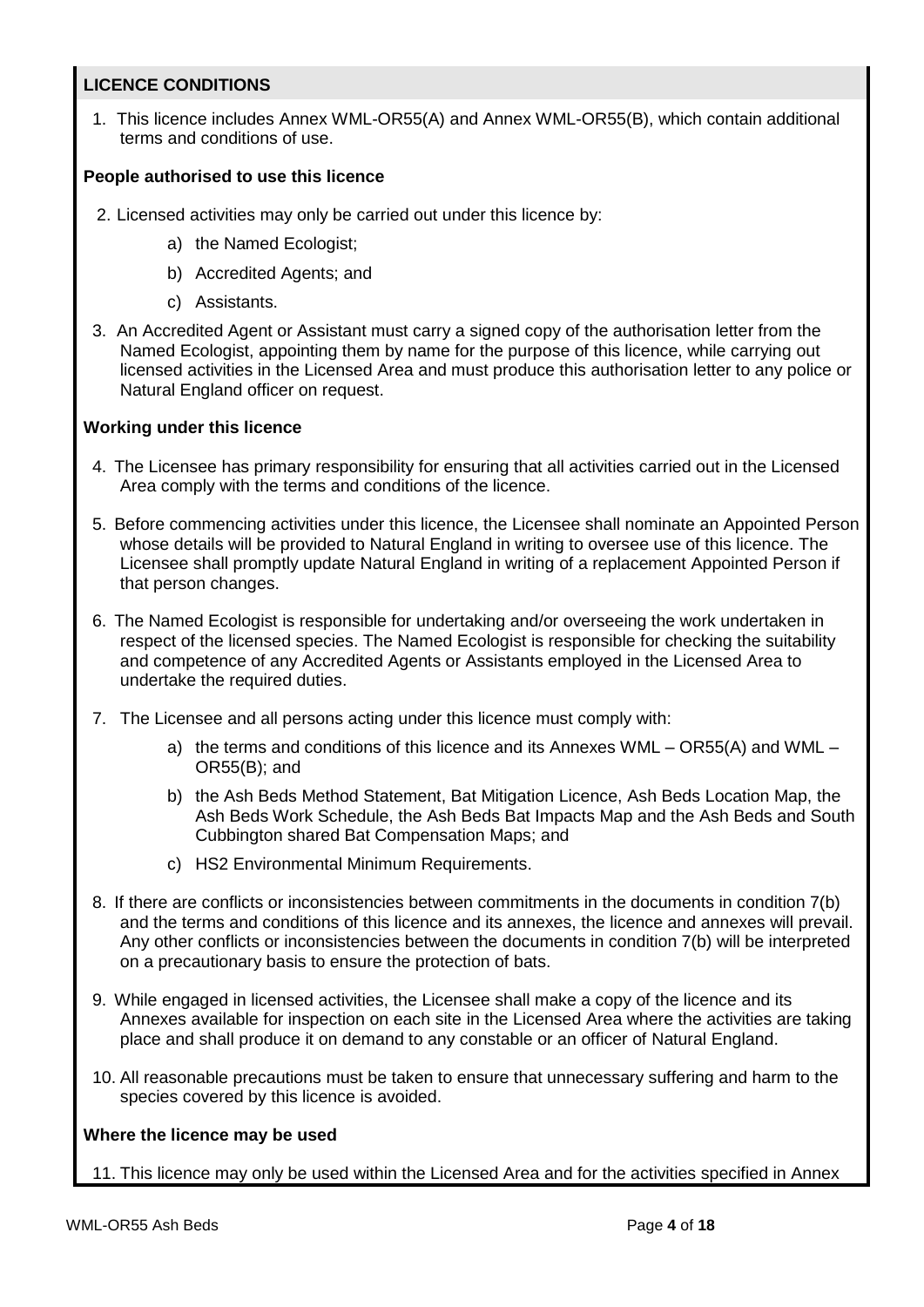WML–OR55(B).

## **Surveying and Monitoring**

- 12. Pre felling surveys must be appropriately resourced and undertaken at suitable times and in accordance with Annex WML-OR55(B).
- 13.Monitoring must be undertaken in accordance with section E4.2b of the Ash Beds Method Statement. Any relevant amendments to monitoring will be agreed with Natural England through a licence modification request.

## **Recording and reporting requirements**

- 14.The Licensee must maintain a record of all bat-related activities carried out under the authority of this licence necessary for reporting to Natural England, including (as a minimum):
	- a) a list of all persons authorised to act under the licence and in what capacity (i.e. Accredited Agent or Assistant);
	- b) any action undertaken under this licence;
	- c) any mitigation or compensation provision;
	- d) any surveying and monitoring conducted;
	- e) any dead or injured bat found in the Licensed Area; and
	- f) any incidents or reports of activities in breach of this licence, including details of steps taken, and any disciplinary, remedial or corrective action.

These records are to be kept until two years after the final licensed action is undertaken and are to be made available for inspection by Natural England at any reasonable time.

- 15.Survey and monitoring records for bats must be submitted to the Local Biological Record Centre and to the relevant national recording scheme (or National Biodiversity Network (NBN) Atlas if there is no appropriate scheme) every other year.
- 16.An annual report of activities conducted under this licence must be sent by the Licensee to Natural England (at the address given below) for the first reporting year of 26 May 2020 – 31 December 2020 and submitted by 14 January 2020, and thereafter by 14 January for each subsequent reporting year of 01 January – 31 December, even if the licence is not used.

## **Future management**

17.All ESMPs applicable to the Licensed Area, or any part of it, must be updated by or on behalf of the Licensee in line with the licensing requirements of the Ash Beds Method Statement. The Licensee shall ensure compliance with the requirements of all ESMPs applicable to the Licensed Area, or any part of it, for the full period of the licence and will consult with Natural England in relation to any amendment or proposed amendment to any such ESMP.

# **Licence compliance**

18.For the purpose of ascertaining whether the conditions of this licence are being, or have been, complied with, the Licensee, the Named Ecologist and each Accredited Agent, Appointed Person and Assistant shall permit an officer of Natural England reasonable access to land where operations are being undertaken under this licence. Officers of Natural England shall also be permitted to be present during any operations carried out under the authority of this licence. Any such officer of Natural England may be required to produce his/her identification on demand and will be permitted to be accompanied by such persons as he/she considers necessary for the purpose of the visit. The Named Ecologist and each Accredited Agent, Appointed Person and Assistant shall give all reasonable assistance to an officer of Natural England and any persons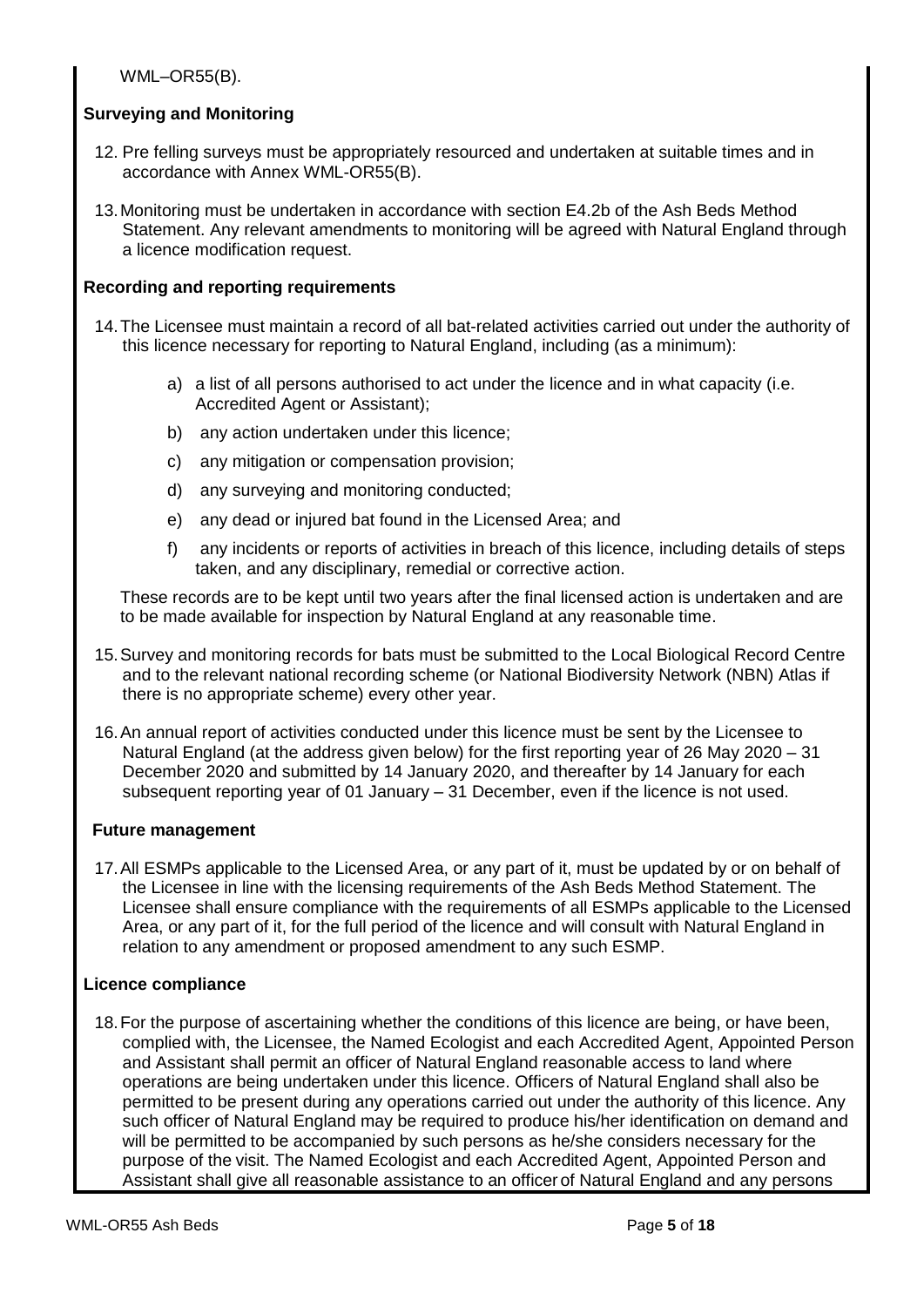accompanying him/her.

- 19.Failure to comply with the terms and conditions of this licence (including the recording and reporting requirements) will, by default, render this licence null and void and it may not be relied upon until such time that Natural England confirms in writing that its use may resume.
- 20.Natural England must be informed of all breaches to this licence within 48 hours of the Licensee becoming aware of a breach occurring. Unless advised otherwise by Natural England, the Licensee must take the necessary steps to address any breaches or poor practice identified as soon as practicable.

Issued by and on behalf of Natural England on: 26 May 2020

## **INFORMATION and ADVICE**

- a. Any requests for information in a licence will be considered under the Environmental Information Regulations 2004 and the Freedom of Information Act 2000 as appropriate.
- b. The licence may be modified, extended, terminated or revoked at any time by Natural England or the Secretary of State, but this will not be done unless there are good reasons for doing so.
- c. This licence conveys no authority for actions prohibited by any other legislation. For example, anyone acting under this licence is not exempt from the provisions of Section 28E of the 1981 Act. This means that owners/occupiers are obliged to give notice to Natural England if they propose to carry out an operation likely to damage a Site of Special Scientific Interest (SSSI). To identify SSSIs and the features for which they are designated, refer to www.magic.gov.uk. For further advice or to request consent for an activity please contact the Natural England 'Responsible Officer' for the relevant site(s). Contact details are available from the Natural England Enquiry Service (see below).
- d. No person convicted on or after 1 January 2010 of an offence under the Conservation of Habitats and Species Regulations 2017, the 1981 Act, the Protection of Badgers Act 1992, the Deer Act 1991, the Hunting Act 2004, the Wild Mammals (Protection) Act 1996, the Animal Welfare Act 2006 or the Protection of Animals Act 1911 (all as amended) may use this licence without the permission of Natural England unless, in respect of that offence, either:
	- i. they are a rehabilitated person for the purposes of the Rehabilitation of Offenders Act 1974 and their conviction is treated as spent; or
	- ii. a court has made an order discharging them absolutely.

Any request to use the licence by a person to whom this note applies will be considered on its merits.

e. The common name or names of species given in the Licence, Annexes, and associated documents are included by way of guidance only; in the event of any dispute or proceedings, it is the scientific name of a species that will be taken into account.

## **Training requirements**

f. Training must be relevant to the conditions and the activities permitted by the licence and should be undertaken at regular intervals. This should include: identification of European and other protected species, and non-native species relevant to the activities authorised by this licence and signs indicating they may be present; surveying techniques; best practice guidance and reasonable avoidance measures; mitigation techniques and methods, and a working knowledge of the relevant law.

## **General Welfare Considerations**

- g. Persons acting under this licence may photograph any protected species named in this licence in connection with licensed work provided that this causes no additional disturbance or any other harm.
- h. Under the Animal Welfare Act 2006 it is an offence to cause any unnecessary suffering to an animal under the control of man (section 4). This applies to the treatment of animals (including non-target species) held in nets, traps, etc.

## **The limits of licences**

- i. Licences permit action only for the purposes specified on that licence.
- j. Licences do not permit actions prohibited under any other legislation (unless it is clearly stated that the licence does), nor do they confer any right of entry upon land.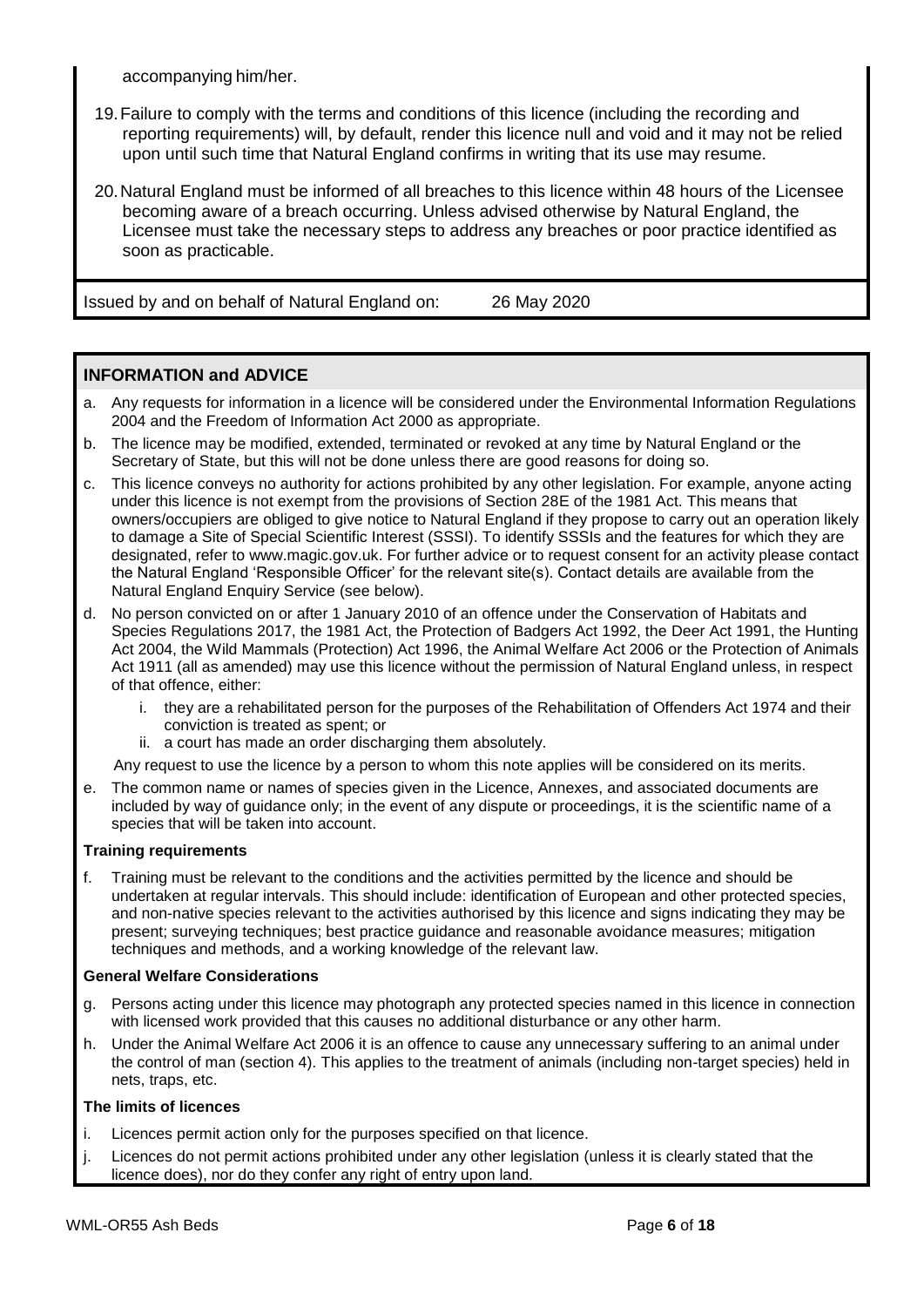- k. Unless otherwise stated the provisions of Natural England licences only apply landward of the mean low water mark in England. The Marine Management Organisation is responsible for all licensing seaward of the mean low water mark.
- l. No work shall be carried out under this licence on a National Nature Reserve except with the prior written permission of Natural England's 'SSSI Adviser' for the relevant site(s) (contact details available from Enquiry Service – see below ).

### **Compliance and enforcement**

- m. The Licensee is expected to monitor compliance with the licence and to take action in the event that poor practice and/or non-compliance are identified. A person may be barred from using this licence by Natural England, for example, if that person breaches the conditions of this licence. In these circumstances Natural England will notify the Licensee.
- n. Natural England checks compliance with licences and the attached conditions. Where breaches are identified, these may be subject to enforcement action.

| <b>Contact details for Natural England</b>                                           | Other useful contacts                                                                                                        |  |  |
|--------------------------------------------------------------------------------------|------------------------------------------------------------------------------------------------------------------------------|--|--|
| For licensing enquiries (& Reporting):                                               | Local Record Centres: to find out where your nearest Local                                                                   |  |  |
| Telephone 020 802 61089                                                              | Record Centre is visit the Association of Local Environmental<br>Record Centres website at: http://www.alerc.org.uk/find-an- |  |  |
| HS2wildlifelicensing@naturalengland.org.uk<br>Email                                  | Irc.html                                                                                                                     |  |  |
| <b>Postal address</b>                                                                |                                                                                                                              |  |  |
| Wildlife Licensing, Natural England, Horizon House,<br>Deanery Road, Bristol BS1 5AH | Legislation: to view the full text of the legislation referred to in<br>this licence visit http://www.legislation.gov.uk     |  |  |
| For other enguiries use the Enguiry Service:                                         |                                                                                                                              |  |  |
| 0300 060 3900<br><b>Telephone</b>                                                    | <b>Feedback and Complaints:</b> we welcome and value your<br>compliments, complaints, suggestions and comments about our     |  |  |
| Email<br>enquiries@naturalengland.org.uk                                             | services. Please see our 'Contact us' section for more details.                                                              |  |  |
| Web<br><b>Natural England - GOV.UK</b>                                               | https://www.gov.uk/government/organisations/natural-<br>england#org-contacts                                                 |  |  |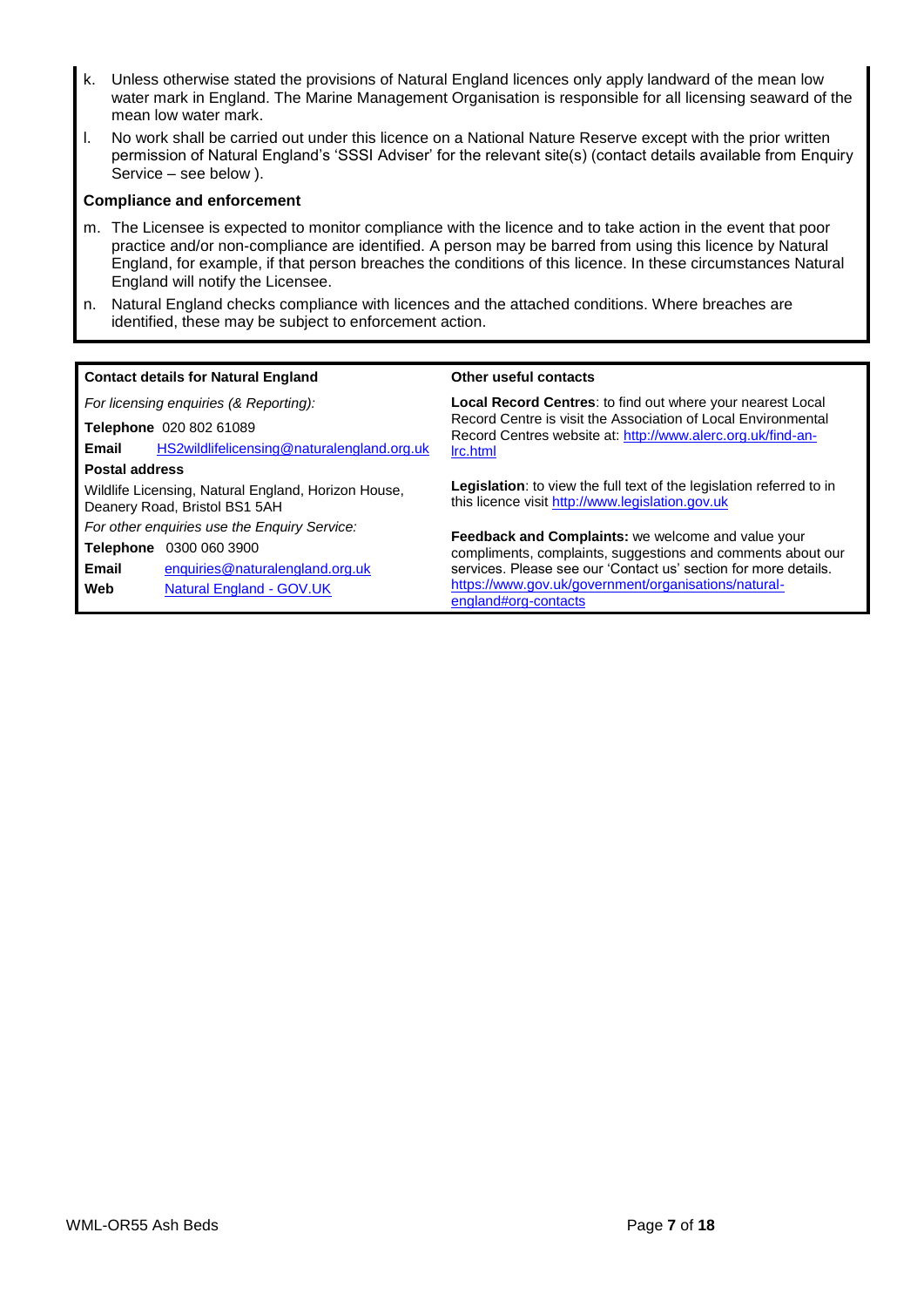## **Using and Sharing Your Information**

#### **Who is collecting my data?**

The data controller is Natural England, Foss House, Kings Pool, 1-2 Peasholme Green, York, Y01 7PX. You can contact the Natural England Data Protection Manager at: Natural England, County Hall, Spetchley Road, Worcester, WR5 2NP; [foi@naturalengland.org.uk.](mailto:foi@naturalengland.org.uk)

Any questions about how we are using your personal data and your associated rights should be sent to the above contact. The Data Protection Officer responsible for monitoring that Natural England is meeting the requirements of the legislation is: Defra group Data Protection Officer, Department for Environment, Food and Rural Affairs, SW Quarter, 2nd floor, Seacole Block, 2 Marsham Street, London SW1P 4DF. [DefraGroupDataProtectionOfficer@defra.gsi.gov.uk.](mailto:DefraGroupDataProtectionOfficer@defra.gsi.gov.uk)

#### **What of my data is being collected and how is it used? What is the legal basis for the processing?**

The information on the licence application form and any supporting material will be used by Natural England to undertake our licensing functions. This will include, but is not limited to assessing your application, issuing a licence if applicable, monitoring compliance with licence conditions and collating licence returns and reports. The personal information we will process will include, but is not limited to your name and contact details, customer type and reasons for wanting a licence.

Processing is necessary for the performance of a task carried out in the public interest or in the exercise of official authority vested in the data controller. That task is to conduct the licensing functions as delegated by Defra to Natural England under Part 8 Agreement under section 78 of the Natural Environment and Rural Communities Act 2006

### **Who will my data be shared with?**

Your personal data may be shared by us with the Department for Food, Environment and Rural Affairs and its executive agencies including the Rural Payments Agency and the Environment Agency. This will be used to monitor and evaluate the effectiveness of our work.

It may also be shared with:

- Police.
- HS2 LTD.

We will respect personal privacy, whilst complying with access to information requests to the extent necessary to enable Natural England to comply with its statutory obligations under the Environmental Information Regulations 2004, and the Freedom of Information Act 2000.

#### **If you are relying on my consent to process my data, can I withdraw my consent**?

No, because the processing is not based on consent.

#### **How long will my data be held for?**

Your personal data will be kept by us for 7 years after the expiry of your licence or longer if stated in the licence conditions.

#### **What will happen if I don't provide the data?**

Failure to provide this information will mean that Natural England will not be able process your licence application.

#### **Will my data be used for automated decision-making or profiling?**

The information you provide is not connected with individual decision making (making a decision solely by automated means without any human involvement) or profiling (automated processing of personal data to evaluate certain things about an individual).

#### **Will my data be transferred outside of the EEA?**

The data you provide will not be transferred outside the European Economic Area.

### **What are my rights?**

A list of your rights under the General Data Protection Regulation, the Data Protection Act 2018, is accessible at: [https://ico.org.uk/for-organisations/guide-to-the-general-data-protection-regulation](https://ico.org.uk/for-organisations/guide-to-the-general-data-protection-regulation-gdpr/individual-rights/)[gdpr/individual-rights/](https://ico.org.uk/for-organisations/guide-to-the-general-data-protection-regulation-gdpr/individual-rights/)

#### **How do I complain?**

You have the right to lodge a complaint with the ICO (supervisory authority) at any time. Should you wish to exercise that right full details are available at: [https://ico.org.uk/for-organisations/guide-to-the-general-data](https://ico.org.uk/for-organisations/guide-to-the-general-data-protection-regulation-gdpr/individual-rights/)[protection-regulation-gdpr/individual-rights/](https://ico.org.uk/for-organisations/guide-to-the-general-data-protection-regulation-gdpr/individual-rights/)

**Natural England's Information Charter can be found here:**

<https://www.gov.uk/government/organisations/natural-england/about/personal-information-charter>

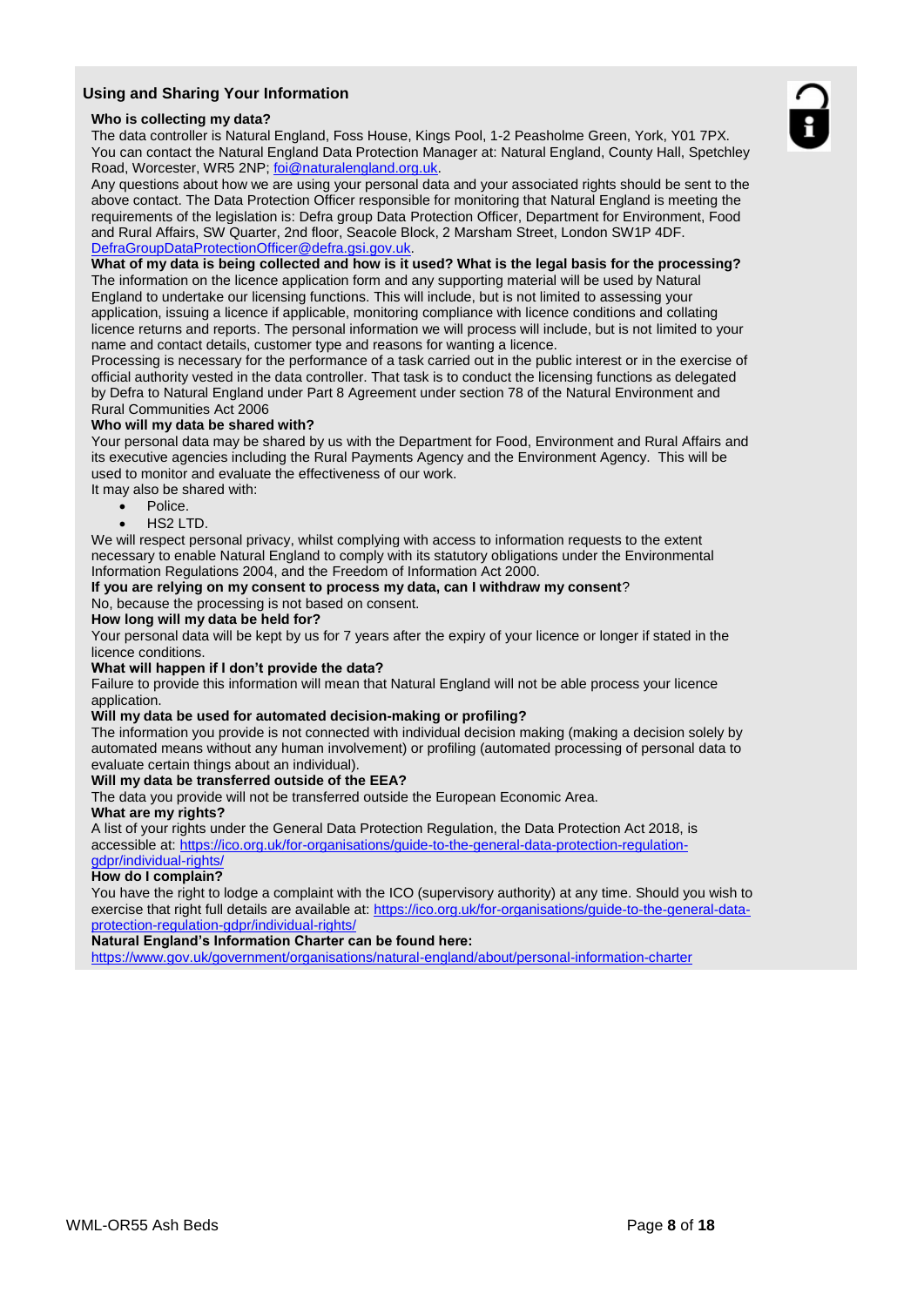# **ANNEX WML – OR55(A)**

This Annex defines the boundaries and areas of the Licensed Area – As shown on Figure C5a



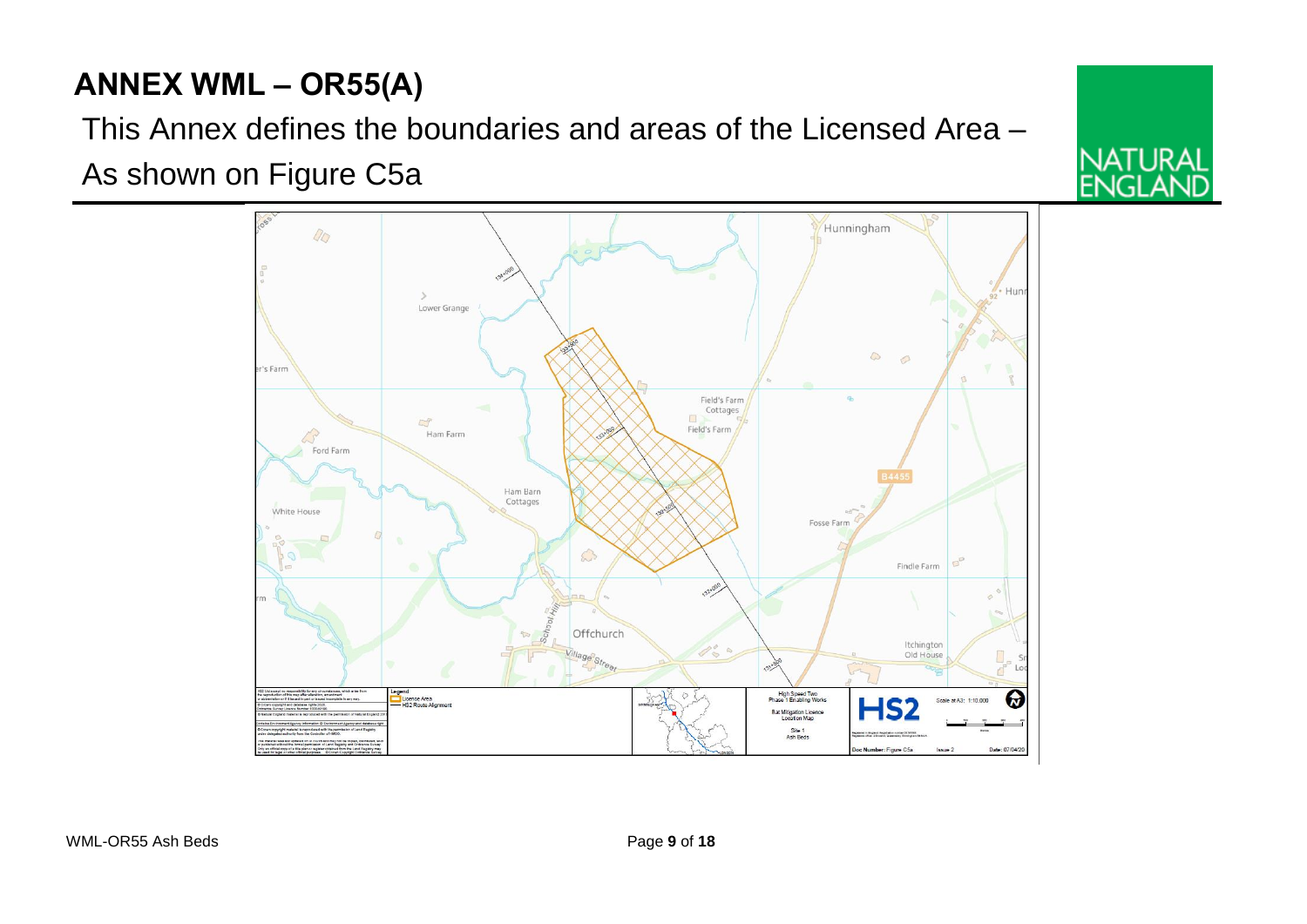# **ANNEX WML – OR55(B)**

# Permitted activities and licensed methods for bats within the Licensed Area



## **OVERVIEW**

This Annex specifies the activities and operations affecting bats that are permitted within the Licensed Area and includes relevant conditions. Surveys and inspections for bats in trees identified as having bat roost potential must be undertaken to establish whether bats are present prior to undertaking tree works. This Annex does not permit works to trees where a species of bat or roost types not covered by this licence is present.

- **Activities permitted** I. Capture
	- II. Transport
	- III. Disturb
	- IV. Damage or destroy the resting places
	- V. Damage or destroy breeding places of specified bat species (See Table 1 and Table 2 below).

This licence permits activities affecting the following roost types only: Feeding roosts; Day roosts; Night roosts; Transitional/occasional roosts; Satellite roosts; Maternity roosts, and Hibernation roosts (see Definitions at Condition B27).

**Purpose(s) for which these activities may be conducted** Imperative reasons of overriding public interest including those of a social or economic nature and beneficial consequences of primary importance for the environment.

## **IMPORTANT**

These activities are subject to the terms and conditions set out in the main licence in addition to those in this Annex. All terms and conditions in this Annex must be fully adhered to whether or not they are identified in Table 1. Terms and conditions that have a particular relevance to an activity are identified in Table 1 for ease of reference only.

Definitions in the main licence also apply to this Annex and further definitions specific to this Annex are set out at Conditions B27 and B28.

### **Interpreting the table of permitted activities and operations**

- *Permitted activities and operations*: a brief description of each activity or operation permitted under the licence.
- *Actions made lawful by this licence:* for each activity or operation listed the presence of a corresponding 'X' indicates which acts are made lawful if conducted in accordance with the terms and conditions of this licence.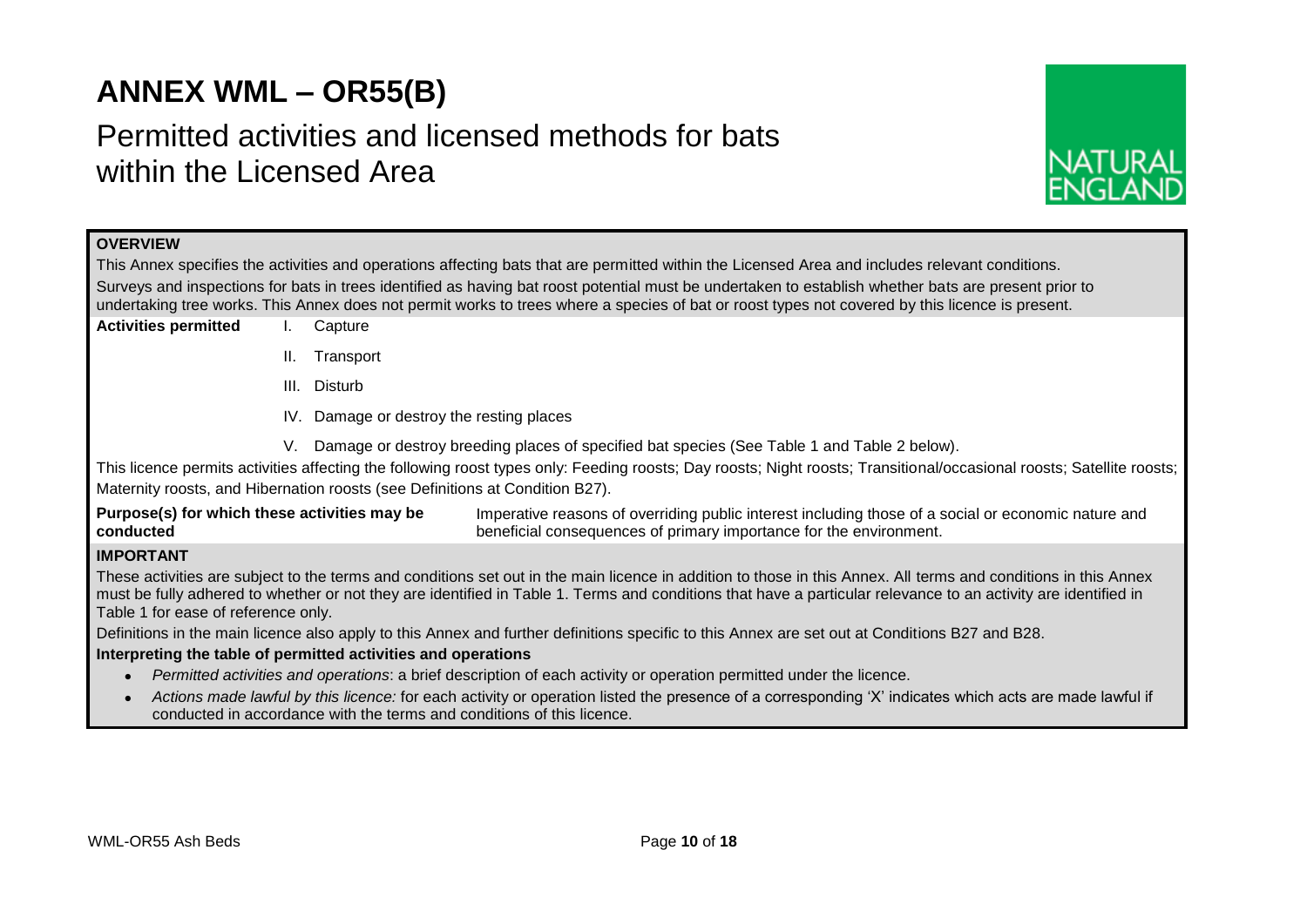| Table 1. Fermitted activities and operations                                     |                                        |           |                |                           |                          |                          |                           |                                                                                                       |                                                                                                                                                                                                    |                                                                                                                             |
|----------------------------------------------------------------------------------|----------------------------------------|-----------|----------------|---------------------------|--------------------------|--------------------------|---------------------------|-------------------------------------------------------------------------------------------------------|----------------------------------------------------------------------------------------------------------------------------------------------------------------------------------------------------|-----------------------------------------------------------------------------------------------------------------------------|
|                                                                                  | Actions made lawful by this<br>licence |           |                |                           |                          |                          |                           | <b>Additional</b><br>condition No.<br>especially<br>relevant to the<br>action                         | <b>Permitted</b><br>methods                                                                                                                                                                        | <b>Species</b><br>permitted                                                                                                 |
| <b>Permitted activities</b><br>and operations                                    | Capture                                | Transport | <b>Disturb</b> | resting place<br>Damage   | Damage<br>breeding sites | resting place<br>Destroy | breeding sites<br>Destroy |                                                                                                       |                                                                                                                                                                                                    |                                                                                                                             |
| Noise, lighting and<br>vibration caused by<br>construction related<br>activities |                                        |           | X              | $\times$                  |                          |                          |                           | B1, B2, B3, B4,<br><b>B10</b>                                                                         | Disturbance by<br>noise, lighting and<br>vibration                                                                                                                                                 | Bechstein's bat, Barbastelle<br>bat, Nathusius' pipistrelle bat,<br>Brandt's bat, Brown long-eared                          |
| Pre-works inspection<br>of trees                                                 | X                                      | X         | X              | $\boldsymbol{X}$          | X                        |                          |                           | B1, B2, B3, B4,<br>B5, B6, B15                                                                        | By hand;<br>Endoscope; Torch<br>illumination; Static<br>hand-held net;                                                                                                                             | bat, Common pipistrelle bat,<br>Daubenton's bat, Leisler's bat,<br>Natterer's bat, Noctule bat,<br>Soprano pipistrelle bat, |
| Roost loss through<br>tree felling                                               | X                                      | X         | X              | $\boldsymbol{\mathsf{X}}$ |                          | X                        |                           | B1, B2, B3, B4,<br>B5, B6, B7, B8,<br>B9, B10, B11,<br>B12, B13, B14,<br>B15, B16, B17,<br><b>B18</b> | Exclusion by one<br>way door or valve;<br>Permanent<br>exclusion;<br><b>Destructive Search</b><br>by Soft Demolition;<br><b>Destructive Search</b><br>by Soft Felling;<br>Mechanical<br>Demolition | Whiskered bat                                                                                                               |

## **Table 1: Permitted activities and operations**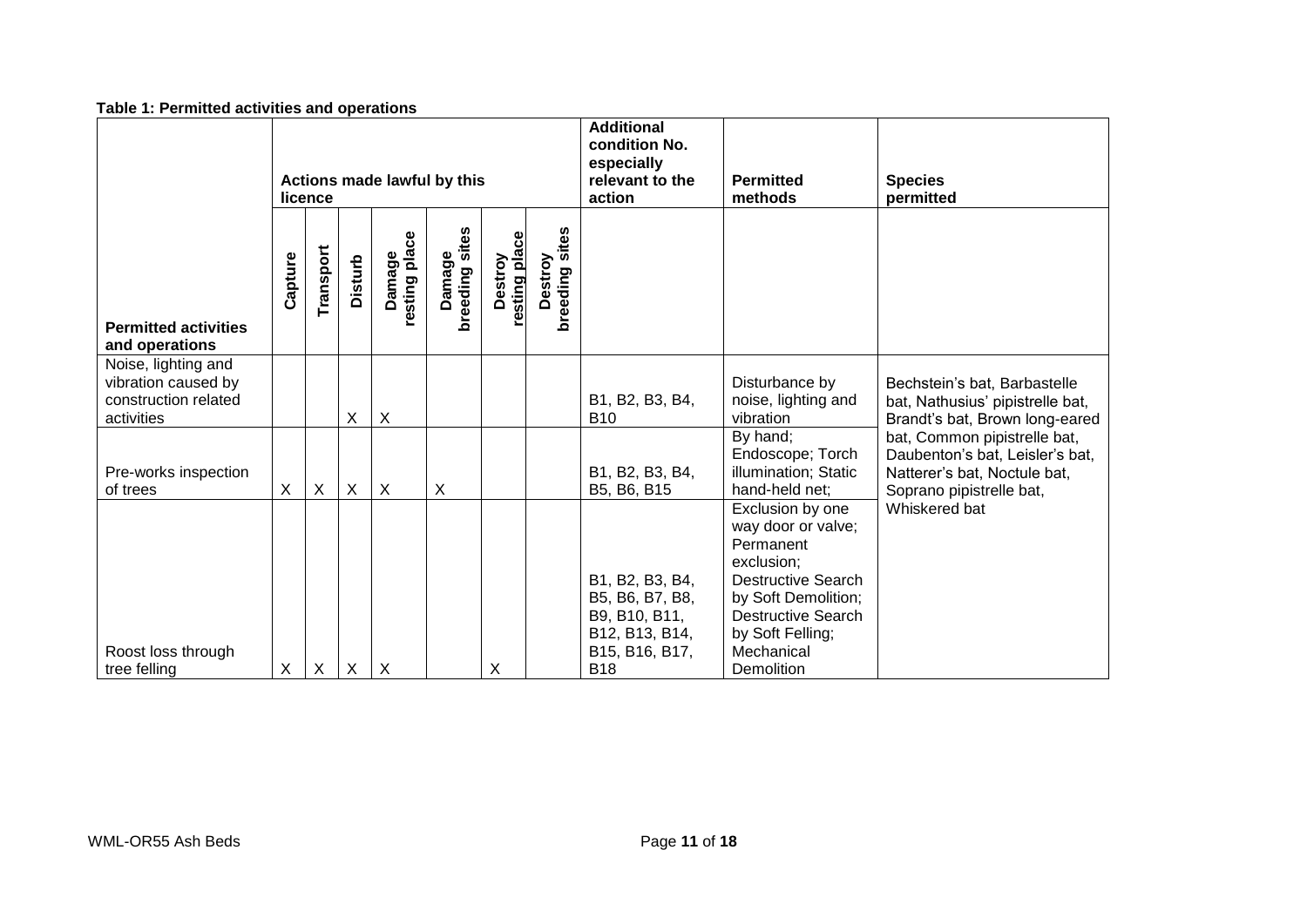| Table 2: Licensable activities and maximum numbers: |
|-----------------------------------------------------|
|                                                     |

| Species                       |                | Licensable activities and maximum numbers: |               |                            |                             |                             |                              |  |
|-------------------------------|----------------|--------------------------------------------|---------------|----------------------------|-----------------------------|-----------------------------|------------------------------|--|
|                               | Capture        | Transport                                  | Disturb       | Damage<br>resting<br>place | breeding<br>sites<br>Damage | Destroy<br>resting<br>place | breeding<br>Destroy<br>sites |  |
| Barbastelle bat               | $\overline{2}$ | $\overline{2}$                             | Not Specified | 23                         | 0                           | 69                          | 0                            |  |
| Bechstein's bat               | $\mathbf 1$    |                                            | Not Specified |                            | 0                           |                             | $\boldsymbol{0}$             |  |
| Nathusius'<br>Pipistrelle bat | $\overline{2}$ | $\overline{2}$                             | Not Specified |                            | $\mathbf 0$                 |                             | $\mathbf 0$                  |  |
| Brandt's bat                  | $\overline{2}$ | $\overline{2}$                             | Not Specified |                            | 0                           |                             | 0                            |  |
| Brown long-<br>eared bat      | 5              | 5                                          | Not Specified |                            | $\mathbf 0$                 |                             | 0                            |  |
| Common<br>pipistrelle bat     | $\overline{2}$ | $\overline{2}$                             | Not Specified |                            | $\pmb{0}$                   |                             | $\mathbf 0$                  |  |
| Daubenton's<br>bat            | $\overline{2}$ | $\overline{2}$                             | Not Specified |                            | $\mathbf 0$                 |                             | 0                            |  |
| Leisler's bat                 | $\overline{2}$ | $\overline{2}$                             | Not Specified |                            | 0                           |                             | $\pmb{0}$                    |  |
| Natterer's bat                | $\overline{2}$ | $\overline{2}$                             | Not Specified |                            | $\mathbf 0$                 |                             | 0                            |  |
| Noctule bat                   | $\overline{5}$ | 5                                          | Not Specified |                            | 0                           |                             | 0                            |  |
| Soprano<br>pipistrelle bat    | 5              | 5                                          | Not Specified |                            | $\mathbf 0$                 |                             | $\mathbf 0$                  |  |
| Whiskered bat                 | $\overline{2}$ | $\overline{2}$                             | Not Specified |                            | 0                           |                             | $\mathbf 0$                  |  |

The maximum number(s) stated in the above table refers to the maximum number of individuals of the stated species that can be captured or transported under the terms of this licence and the maximum number/s of resting places (see definition B27) or breeding sites that can be damaged or destroyed under this licence (if applicable).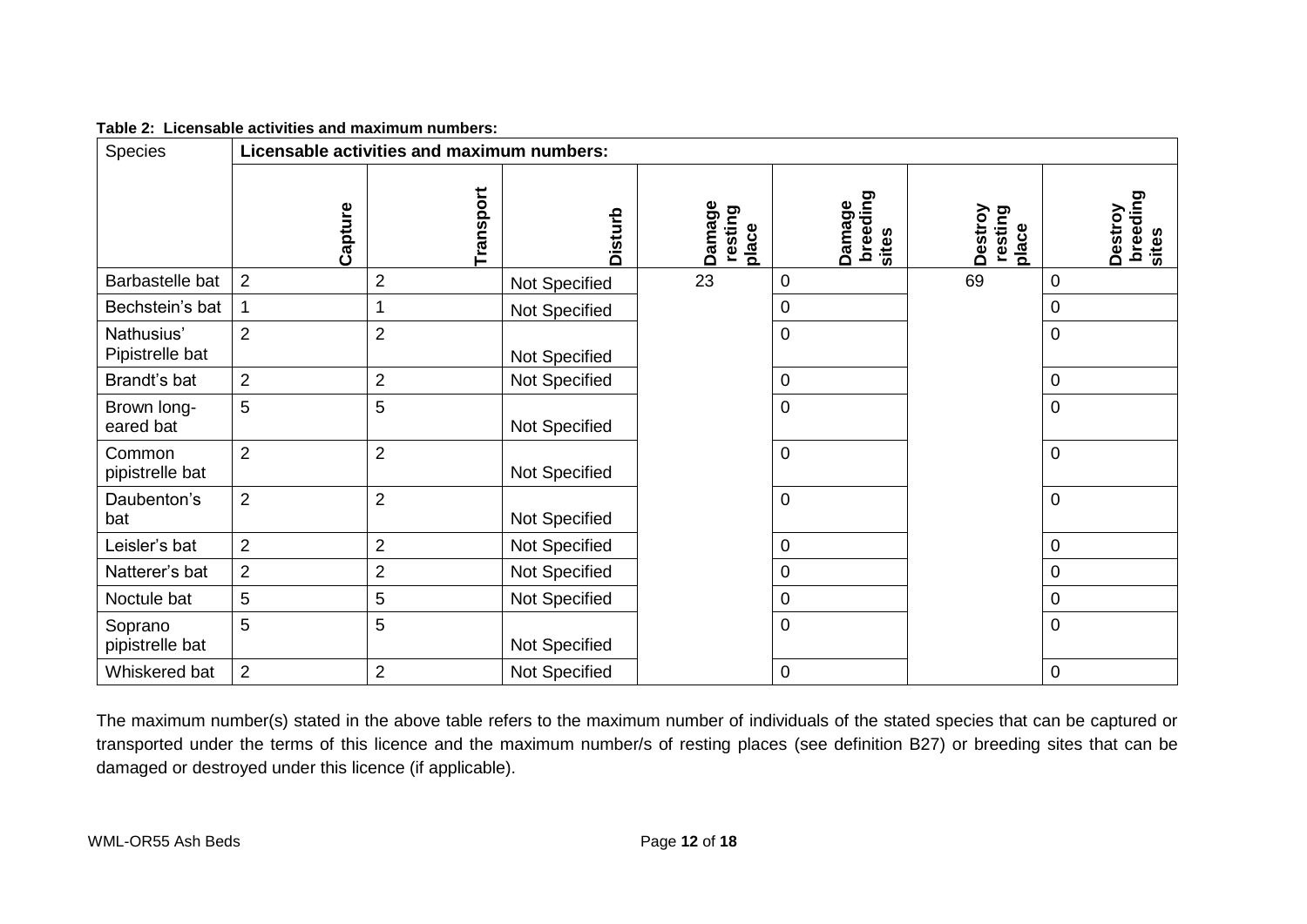# **ANNEX B LICENCE CONDITIONS**

# **Working under this licence:**

- B1. This licence is only to be used in connection with the Project Description and only when alternatives recognised by the Named Ecologist or an Accredited Agent are not appropriate to the conservation of bats.
- B2. The Licensee, the Named Ecologist, Accredited Agents, the Appointed Person and Assistants must adhere to the activities and timescales agreed in the Ash Beds Work Schedule**.**
- B3. The Named Ecologist or an Accredited Agent must ensure that all those involved with the licensed works understand by way of a 'tool box talk' that bats are present; the legislation relating to bats; measures that will be used to protect them; good working practices; licensed activities and what to do should bats be found. This information must be provided before any licensed works commence on site. A written record that this has been undertaken, and that it covers the above points, must be kept by the Named Ecologist or Accredited Agent and made available to Natural England or any police officer on request.

# **Methodology:**

- B4. All relevant animal welfare legislation must be complied with at all times.
- B5. All works must be undertaken using best practice methodology to ensure minimal risk to bats. Persons acting under this licence must abide by the advice on excluding bats, handling bats and working in bat roosts in the most up to date edition of the *["Bat Mitigation](http://webarchive.nationalarchives.gov.uk/20140605090108/http:/publications.naturalengland.org.uk/publication/69046?category=31008)  [Guidelines"](http://webarchive.nationalarchives.gov.uk/20140605090108/http:/publications.naturalengland.org.uk/publication/69046?category=31008)* and the *["Bat Workers Manual"](http://jncc.defra.gov.uk/page-2861)*. "*The Bat Survey - [Good Practice Guidelines](http://www.bats.org.uk/pages/batsurveyguide.html)*" are available from the BCT website. You are expected to check whether this guidance has been updated and if so, to ensure that you act in accordance with the most up to date version. In addition to this:
	- a) The use of endoscopes, artificial light from torches, Destructive Search by Soft Demolition (see Definition in Annex Condition B28) temporary obstruction of roost access, temporary or permanent exclusion methods (including installation) and use of static hand held nets must only be undertaken or directly supervised by the Named Ecologist, or an Accredited Agent.
	- b) Where capture and/or handling of bats are necessary, only the Named Ecologist, Accredited Agent, or an Assistant may do so. Capture/handling/exclusion of bats must only be undertaken in conditions suitable for bats to be active.
	- c) Where bats are discovered and taken under this licence they must either be relocated to a suitable roost for the species, or where bats are held this must be done safely and bats released on site at dusk in, or adjacent to, suitable foraging/ commuting habitat in safe areas within or directly adjacent to the pre-works habitat. Where a bat is unexpectedly discovered in adverse weather conditions, condition B14 must be followed.
	- d) Endoscopes and hand held nets are only to be used to assist with the locating and capture of bats.
	- e) Temporary and permanent exclusion must be carried out using techniques specified in the most up to date edition of the '*Bat Workers Manual*'. If one-way exclusion devices are to be used, each device must remain in position for a period of at least 5 consecutive days/ nights throughout a spell of suitable weather conditions, or longer until these conditions prevail.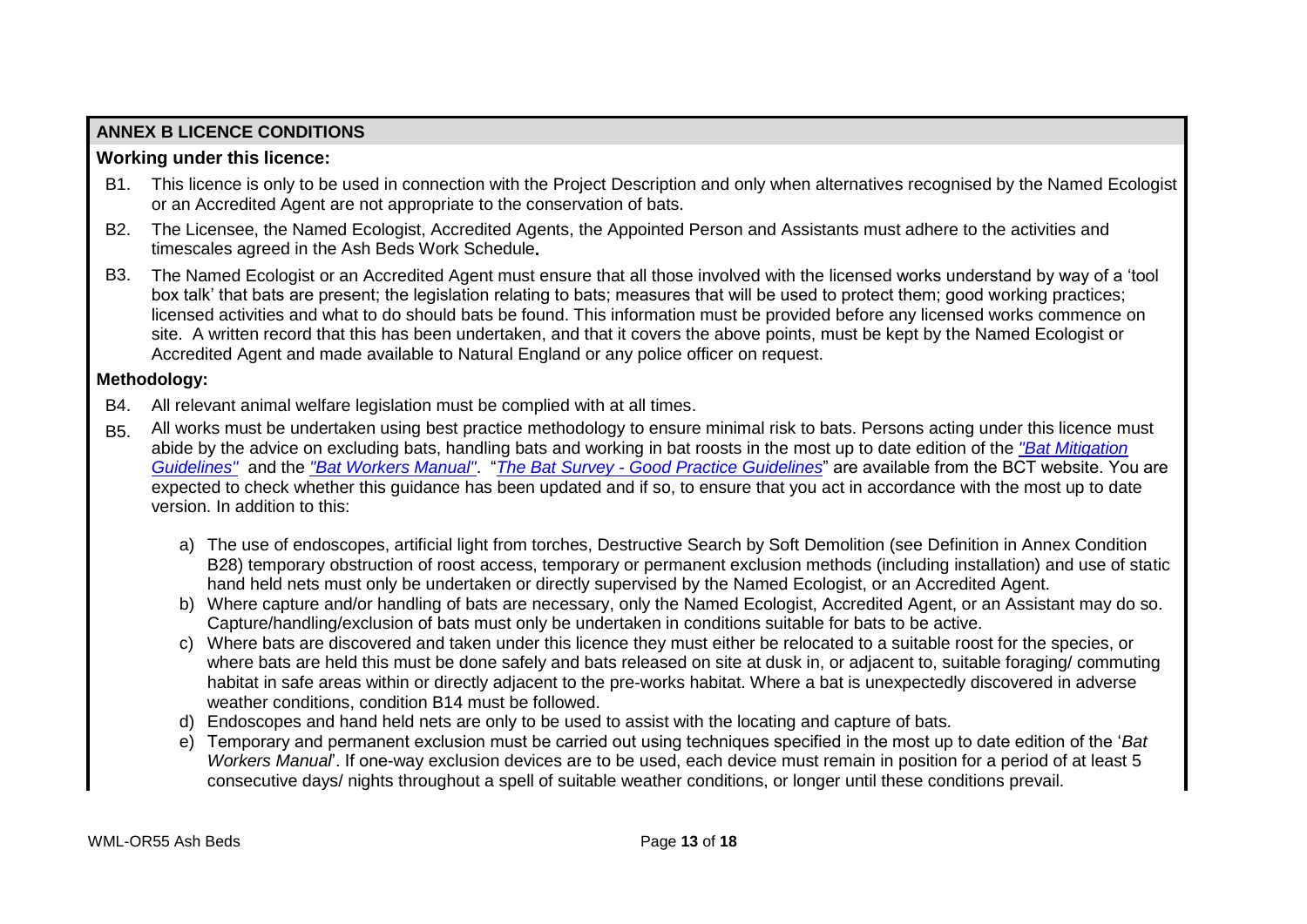- f) Prior to destructive works, an inspection using torches and/or an endoscope must be performed internally to search for the presence of bats. If any bat species covered by this licence is found and is accessible, each will be captured by gloved hand or hand-held net, given a health check and then each placed carefully inside a draw-string, calico cloth holding bag or similar for transport.
- g) Following inspection and exclusion operations, the removal of any feature with bat roost potential, will be only performed by hand and under direct ecological supervision. Where applicable, materials will be removed carefully away and not rolled or sprung to avoid potential harm to bats. The undersides of materials will be checked by the Named Ecologist or Accredited Agent for bats that may be clung to them before removal.
- B6. For trees that are safe to climb and that possess Potential Roosts Features (PRFs) that can be accessed, pre-felling climbing inspections will be undertaken no more than three days prior to tree felling. For known roosts and PRFs consisting of cavities (or similar), Destructive Search by Soft Felling (see Definition in Annex Condition B28) will take place on the same day as the pre-felling inspection.
- B7. For PRFs confirmed as containing no bats, the PRF will be immediately felled or made unsuitable for bats. Materials used for soft blocking must be appropriate for intended purposed and not risk entrapping or capturing bats or other wildlife.
- B8. For PRFs that contain bats, bats will be removed in line with the procedures specified in Condition B5 above.
- B9. Should bats be discovered inside a tree and cannot be successfully captured due to the nature of the roost feature, climbers will withdraw. In this circumstance, during the active bat season (April-October), an emergence survey followed by dawn re-entry survey in suitable weather conditions will be undertaken in relation to the confirmed roost (using infrared (IR) cameras) to identify when bats have left the roost and not re-entered. This will be followed by tree climbing and soft blocking of the roost prior to felling. If tree climbing is not possible the tree must undergo a Destructive Search by Soft Felling (see Definition in Annex Condition B28).

## **Impacts**:

B10. Disturbance of bats and damage and/or destruction of bat roosts will be limited to those trees shown on the Ash Beds Bat Impacts Maps.

# **Undertaking works on roosts under this licence:**

- B11. A written record must be kept of capture and exclusion efforts undertaken, including weather conditions (including over-night minimum temperature and rainfall), numbers and species of bats captured/taken and duration of exclusion process.
- B12. Destructive Searches by soft felling (see Definition in Annex Condition B28) may only be carried out when it is dry and mild and after temperatures have not dropped below 8°C for 4 days.
- B13. Licensable activities impacting satellite, maternity and hibernation roosts (see Definitions at Condition B27) must not be undertaken while the roost is in use for these purposes. Where the roosts are excluded ahead of seasonal use, appropriate compensation (if required) must be in place and available for use prior to exclusions taking place.
- B14. If individual bats are discovered unexpectedly, including during periods of adverse weather, then the following steps must be taken: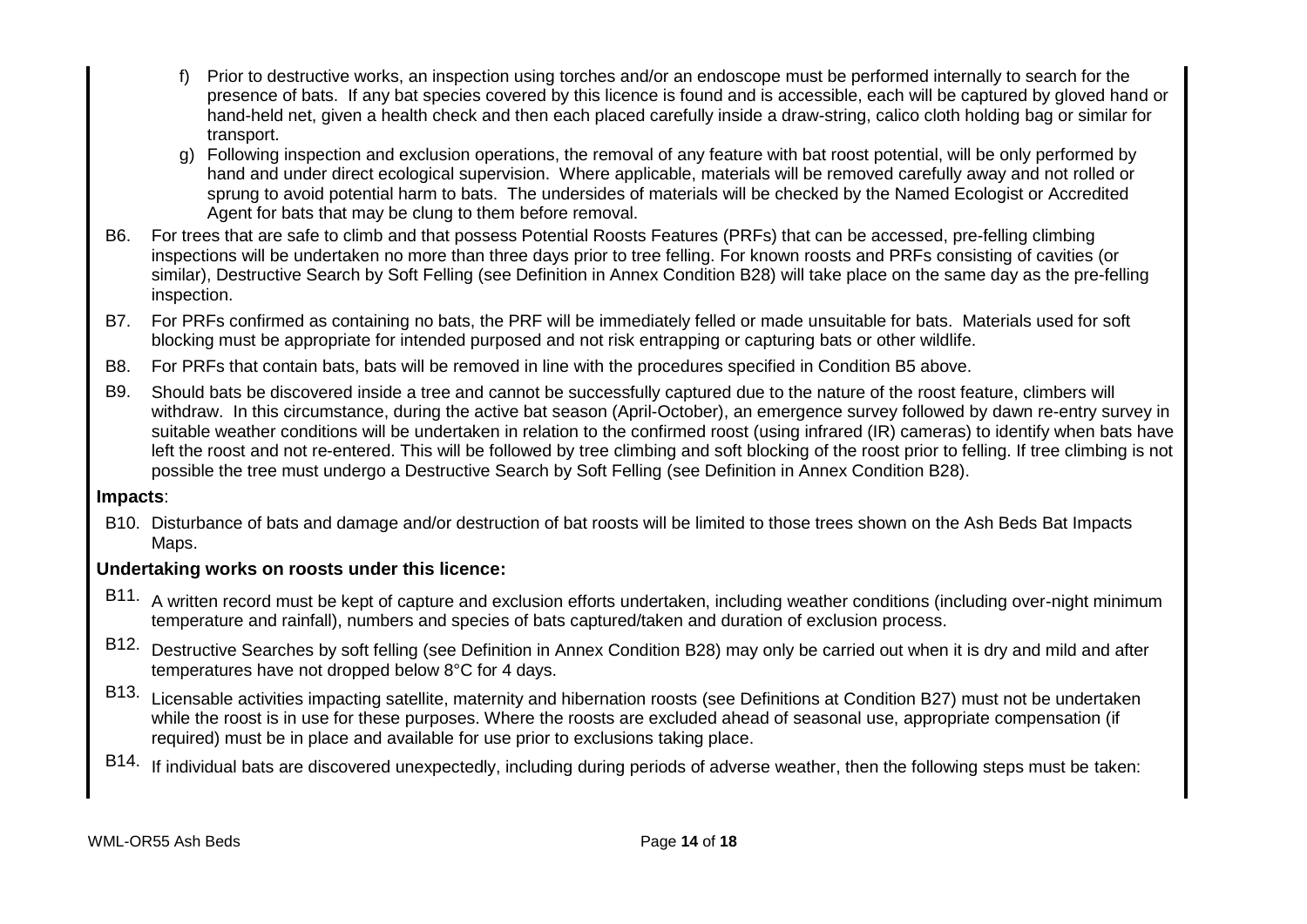- a. Works to that building/structure must stop immediately. If the Named Ecologist or an Accredited Agent is not on site, he/she must be contacted immediately to attend the site.
- b. Do not expose the bat or cause it to fly out of the roost on its own accord.
- c. The bat must only be handled by the Named Ecologist or an Accredited Agent unless it is in immediate danger. The bat must be carefully placed in a lidded ventilated box with a piece of clean cloth and a small shallow container with some water. The box must be kept in a safe, quiet location.
- d. Care must be taken to avoid rousing the bat during transfer to a suitable location which may be a suitable hibernation box or other alternative roost constructed, providing a safe, quiet environment with stable, suitable temperature and relatively high humidity, safe from further disturbance.
- e. The Named Ecologist must re-assess the structure and determine whether works can continue under this licence, or whether a modification to the licence is required before works re-commence. A written record must be kept of this decision and made available to Natural England or any police officer on request. This incident must also be reported on the licence return form.
- f. Any underweight or injured bats must be taken into temporary care by an experienced bat carer and looked after until such time that the bat can be transferred to a suitable replacement roost at the same site, or weather conditions are suitable for release at the same site.
- B15. Natural England must be notified in writing, to HS2wildlifelicensing@naturalengland.org.uk, within the relevant period identified in Table 3 below depending on the species and number of bats encountered.

|                        |                                         | ו מגוני ט. וזטנוווטמנוטוו גיטווטטט גומטכט טוו טגיטוטט מווט ווטוווגטו טווטטוונטוטט |                                         |                           |  |  |  |  |
|------------------------|-----------------------------------------|-----------------------------------------------------------------------------------|-----------------------------------------|---------------------------|--|--|--|--|
| Species                | Number of bats encountered<br>per roost | Notification period to NE                                                         | Number of bats<br>encountered per roost | Notification period to NE |  |  |  |  |
| <b>Barbastelle</b>     | 1 or more                               | 48 hours                                                                          | N/A                                     | N/A                       |  |  |  |  |
| Bechstein's            | 1 or more                               | 48 hours                                                                          | N/A                                     | N/A                       |  |  |  |  |
| Leisler's              | 1 or more                               | 48 hours                                                                          | N/A                                     | N/A                       |  |  |  |  |
| Nathusius' Pipistrelle | 1 or more                               | 48 hours                                                                          | N/A                                     | N/A                       |  |  |  |  |
| Daubenton's            | Less than 5                             | within 5 working days                                                             | 5 or more                               | 48 hours                  |  |  |  |  |
| Brown long-eared       | Less than 5                             | within 5 working days                                                             | 5 or more                               | 48 hours                  |  |  |  |  |
| Brandt's               | Less than 5                             | within 5 working days                                                             | 5 or more                               | 48 hours                  |  |  |  |  |
| Whiskered              | Less than 5                             | within 5 working days                                                             | 5 or more                               | 48 hours                  |  |  |  |  |
| Natterer's             | Less than 5                             | within 5 working days                                                             | 5 or more                               | 48 hours                  |  |  |  |  |

### **Table 3. Notification periods based on species and number encountered**

WML-OR55 Ash Beds **Page 15** of **18**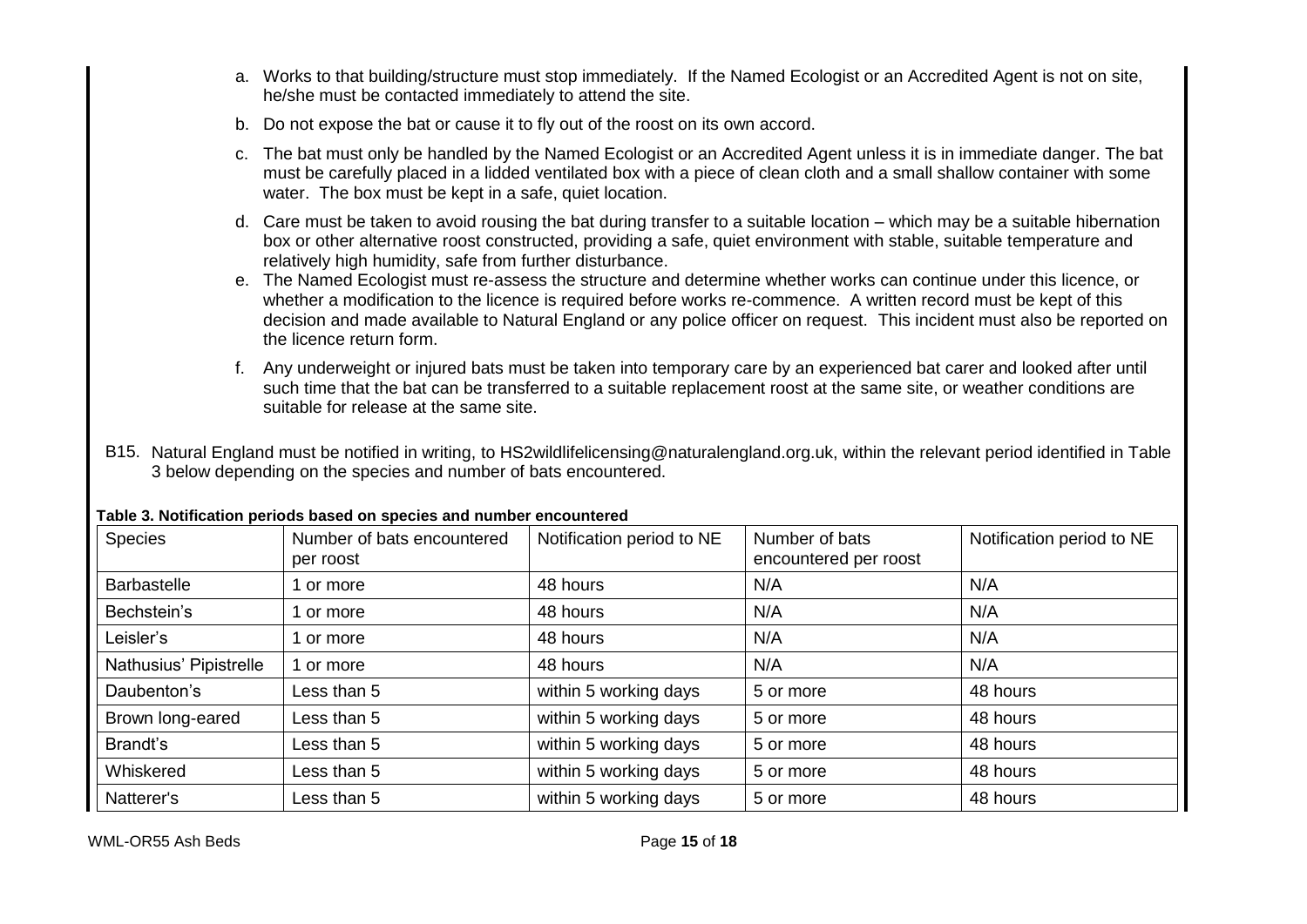| Noctule                   | Less than 5  | within 5 working days | 5 or more  | 48 hours |
|---------------------------|--------------|-----------------------|------------|----------|
| <b>Common Pipistrelle</b> | Less than 10 | within 5 working days | 10 or more | 48 hours |
| Soprano Pipistrelle       | Less than 10 | within 5 working days | 10 or more | 48 hours |

B16. Provision must be made for prompt assistance to deal with any injured bat. Any injured or dead bats must be reported to Natural England on the licence return form.

B17. Mechanical Demolition (see Definition in Annex Condition B28) of a structure must only take place after the structure been declared free of bats by the Named Ecologist or Accredited Agent.

B18. If individual bats are discovered unexpectedly, including during periods of adverse weather, then the following steps must be taken:

- a. Works to that building/structure must stop immediately. If the Named Ecologist or an Accredited Agent is not on site, he/she must be contacted immediately to attend the site.
- b. Do not expose the bat or cause it to fly out of the roost on its own accord.
- c. The bat must only be handled by the Named Ecologist or an Accredited Agent unless it is in immediate danger. The bat must be carefully placed in a lidded ventilated box with a piece of clean cloth and a small shallow container with some water. The box must be kept in a safe, quiet location.
- d. Care must be taken to avoid rousing the bat during transfer to a suitable location which may be a suitable hibernation box or other alternative roost constructed, providing a safe, quiet environment with stable, suitable temperature and relatively high humidity, safe from further disturbance.
- e. The Named Ecologist or an Accredited Agent must re-assess the structure and determine whether works can continue under this licence, or whether a modification to the licence is required before works re-commence. A written record must be kept of this decision and made available to Natural England or any police officer on request. This incident must also be reported on the licence return form.
- f. Any underweight or injured bats must be taken into temporary care by an experienced bat carer and looked after until such time that the bat can be transferred to a suitable replacement roost at the same site, or weather conditions are suitable for release at the same site.

# **Compensation and mitigation:**

B19. All roost mitigation features as shown on Figure E3a and Figure E3b must be erected or created in woodlands adjacent to the impacted areas under the direct supervision of the Named Ecologist or Accredited Agent

B20. Bat roost mitigation features must be provided in accordance with the ratios set out in Table 4 below.

# **Table 4. Provision of bat roost mitigation features**

| Roost feature type (Existing confirmed roost or Potential Roost | Minimum replacement ratio                             |
|-----------------------------------------------------------------|-------------------------------------------------------|
| Feature (PRF))                                                  | (roost mitigation feature: roost or tree lost)        |
| Used by Barbastelle and Bechstein's bat (any roost type)        | 4:1 (4 roost mitigation features per confirmed roost) |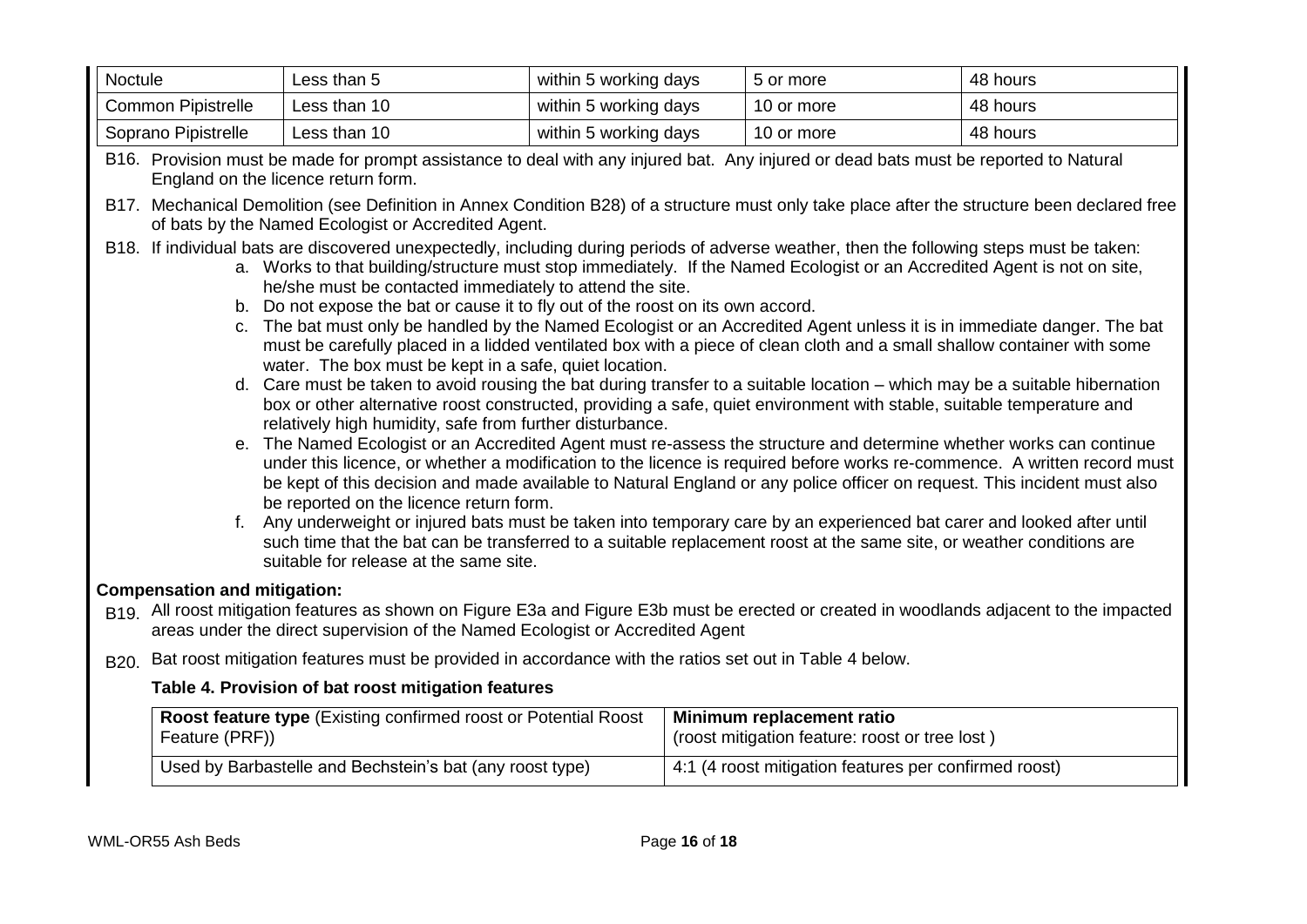|                                                                                                                                              | Maternity roost / hibernation roost (any species)                                                                                                                                                                                                                                                                                                                                                                                                                                                                        | 4:1 (4 roost mitigation features per confirmed roost)    |  |  |  |  |
|----------------------------------------------------------------------------------------------------------------------------------------------|--------------------------------------------------------------------------------------------------------------------------------------------------------------------------------------------------------------------------------------------------------------------------------------------------------------------------------------------------------------------------------------------------------------------------------------------------------------------------------------------------------------------------|----------------------------------------------------------|--|--|--|--|
|                                                                                                                                              | Used by Nathusius pipistrelle bat, Brandt's bat, Brown long-eared<br>bat, Common pipistrelle bat, Daubenton's bat, Leisler's bat,<br>Natterer's bat, Noctule bat, Soprano pipistrelle bat, Whiskered<br>bat (any roost other than maternity roost or hibernation roost)                                                                                                                                                                                                                                                  | 2:1 (2 roost mitigation features per confirmed roost)    |  |  |  |  |
|                                                                                                                                              | Trees classified as having 'High' and 'Moderate' PRFs                                                                                                                                                                                                                                                                                                                                                                                                                                                                    | 1:1 (1 roost mitigation feature per tree with high PRFs) |  |  |  |  |
|                                                                                                                                              | B21. A roost mitigation feature may comprise either a suitable bat box, an existing PRF on a felled tree which has been relocated to an<br>adjacent enhancement area (i.e. a 'monolith' if laid on the ground or a 'totem' if stood upright within a pit) or a new 'veteranised' feature<br>created within either a retained tree or on a felled and relocated monolith or totem.                                                                                                                                        |                                                          |  |  |  |  |
|                                                                                                                                              | Post-development site maintenance and habitat management requirements:                                                                                                                                                                                                                                                                                                                                                                                                                                                   |                                                          |  |  |  |  |
|                                                                                                                                              | B22. Maintenance of bat boxes must comply with the HS2 Technical Standard - Ecological Monitoring Strategy (ECMS) (ref: HS2-HS2-EV-<br>STR-000-000029 C01 dated October 2018).                                                                                                                                                                                                                                                                                                                                           |                                                          |  |  |  |  |
|                                                                                                                                              | B23. In accordance with the Environmental Minimum Requirements (see Definitions) for HS2 Phase One, the licensee must submit to Natural<br>England the Ecology Site Management Plan (ESMP) for Ash Beds 'WP 054 Environmental Mitigation Cluster 03: Ash Bed Wood -<br>Enabling Works North Contract doc ref: 1EW04-LMJ-EV-PLN-NS01_NL02-054038', for review and approval, at draft stage and any future<br>versions.                                                                                                    |                                                          |  |  |  |  |
|                                                                                                                                              | Post-development monitoring and reporting requirements:                                                                                                                                                                                                                                                                                                                                                                                                                                                                  |                                                          |  |  |  |  |
|                                                                                                                                              | B24. Post-impact bat population monitoring must be implemented, in accordance with section E4.2b of the Ash Beds Method Statement and<br>E5b of the Ash Beds Work Schedule.                                                                                                                                                                                                                                                                                                                                              |                                                          |  |  |  |  |
|                                                                                                                                              | B25. An annual monitoring report outlining the results of monitoring and an assessment of any significant impacts must be submitted<br>annually to Natural England following the completion of all specified methods in each calendar year for the duration of monitoring works<br>(see Condition 16 of the licence).                                                                                                                                                                                                    |                                                          |  |  |  |  |
|                                                                                                                                              | B26. It is a condition of this licence that the following reports are completed and returned to Natural England as specified:<br>I. Report of action within 14 days (two weeks) after the expiry of the licence;<br>II. Interim annual reports.<br>III. Report on the Conservation Status of the bats species present within Ash Beds during the pre-operational testing phase to be<br>submitted to Natural England for review. This should be after the monitoring in years 8, 9 or 10 has been completed and prior to |                                                          |  |  |  |  |
| the end of the licence.<br>Definitions used in this annex:<br>B27. For the purpose of this licence the following roost types are defined as: |                                                                                                                                                                                                                                                                                                                                                                                                                                                                                                                          |                                                          |  |  |  |  |
|                                                                                                                                              |                                                                                                                                                                                                                                                                                                                                                                                                                                                                                                                          |                                                          |  |  |  |  |